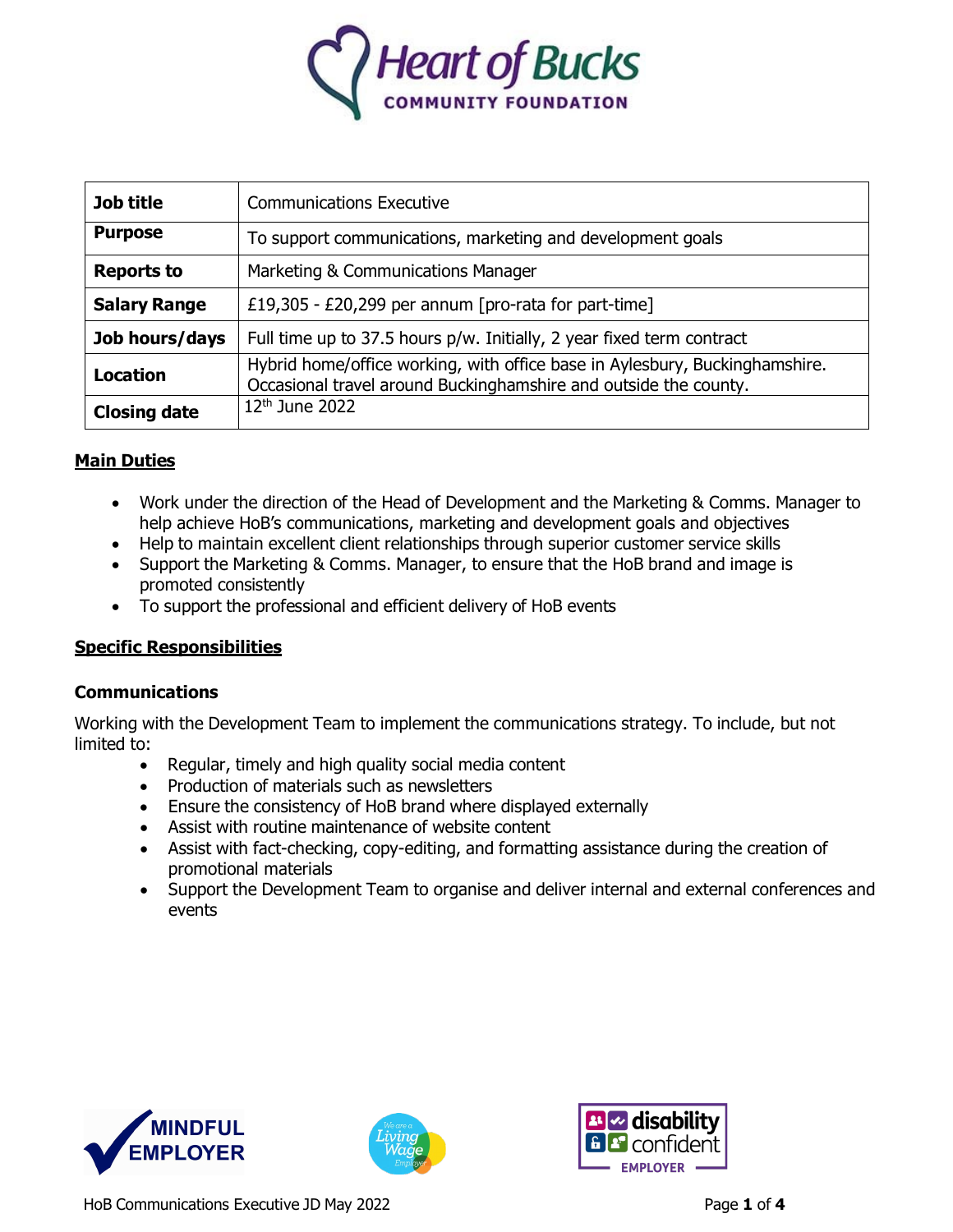

#### **Reporting, research and record-keeping**

- Support the generation of new business/leads based on knowledge of the sector, as well as publicly available data research and enquiries and initial contacts, as directed.
- Ensure that supporter and marketing data is kept GDPR compliant eg up to date, and relevant.
- Support the maintenance of a relevant library of pictures and stories, ensuring appropriate consents are in place.

## **General Operations**

- Customer relations: Managing incoming and outgoing routine telephone calls, emails and general enquiries
- Record keeping and reporting keeping our multi-purpose database up to date and relevant.
- Office admin helping to keep our premises resourced and operational
- Work across other areas of our work to help manage peak periods of demand as required

Other reasonable administrative duties as required, to ensure that the charity operates smoothly. Other reasonable administrative duties as required, to ensure that the charity operates smoothly.

#### **Management & Budget responsibility**

Reports to: Marketing & Communications Manager Line Management responsibility: none Budget responsibility: no direct responsibility

#### **Person specification**

|                                                                                                | <b>Essential</b> | <b>Desirable</b> | To be tested by<br>$(A = application, I =$<br><b>Interview, T=Test)</b> |
|------------------------------------------------------------------------------------------------|------------------|------------------|-------------------------------------------------------------------------|
| <b>Qualifications</b>                                                                          |                  |                  |                                                                         |
| 4 GCSEs at grades 9 to 4 (A* to C), level 2 NVQs or<br>equivalent                              |                  | X                | $A, I$ (Test if the<br>desirable quals are not<br>present)              |
| <b>Knowledge</b>                                                                               |                  |                  |                                                                         |
| Experience of creating content for and posting to social<br>media channels                     | х                |                  | A, I, T                                                                 |
| Experience of routine of website management<br>(especially Wordpress)                          |                  | X                | A,I                                                                     |
| Knowledge of design and marketing packages e.g.<br>Canva, Adobe InDesign, DotMailer or similar |                  | X                | A, I                                                                    |





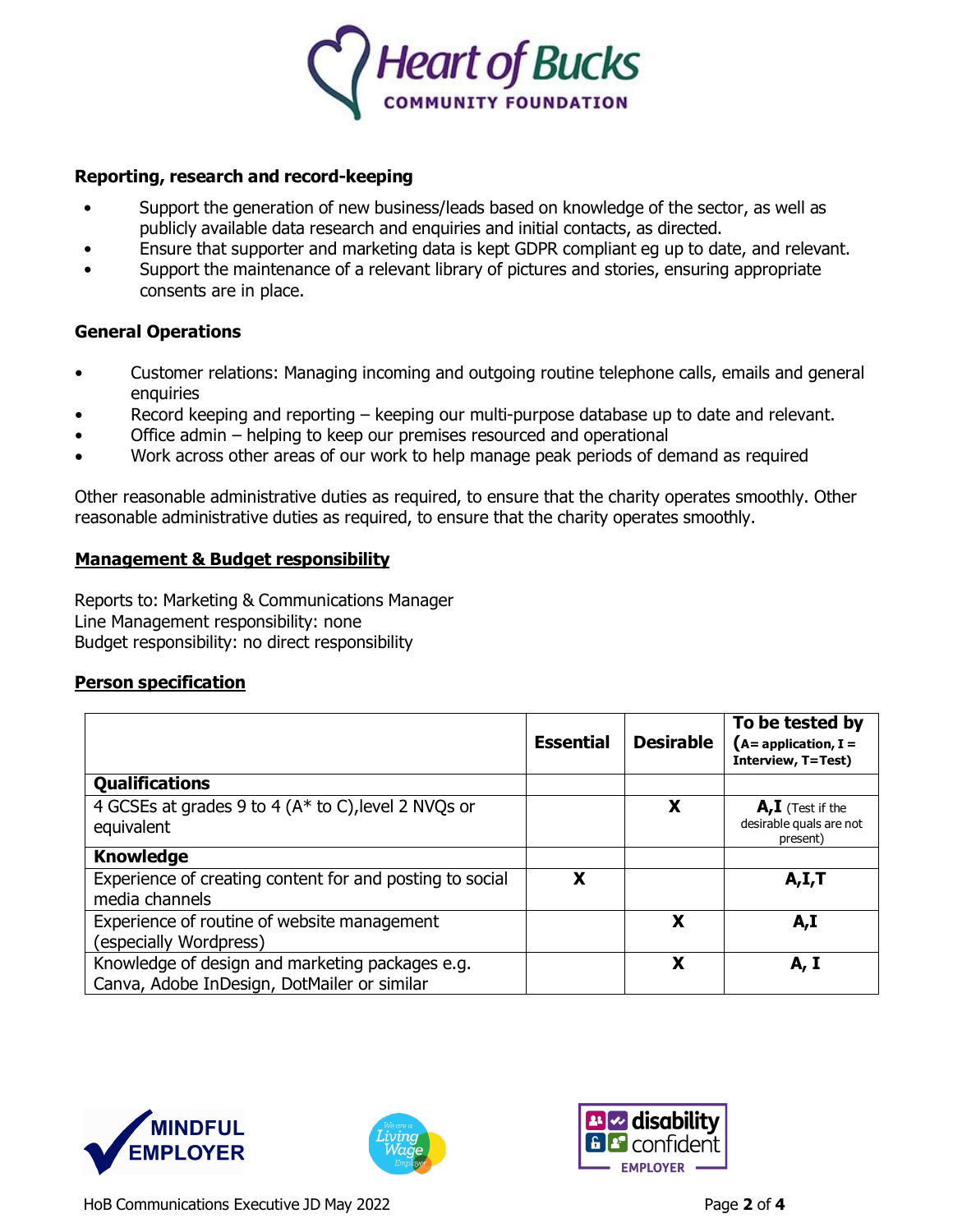

| Experience of using Salesforce (or similar CRM systems) |                         | X                       | A,I   |
|---------------------------------------------------------|-------------------------|-------------------------|-------|
| Knowledge of the voluntary/community sector in Bucks    |                         | $\overline{\mathbf{X}}$ | A,I   |
| Knowledge of the local business community               |                         |                         | A,I   |
| Understanding of the need for confidentiality and       | X                       |                         | A,I   |
| discretion with sensitive information                   |                         |                         |       |
| Experience in research                                  |                         | X                       | A,I   |
| <b>Skills</b>                                           |                         |                         |       |
| Previous experience in a similar role                   |                         | X                       | A,I   |
| Excellent organisational and administrative skills: The | X                       |                         | A,I   |
| ability to manage multiple priorities, work well under  |                         |                         |       |
| pressure and meet deadlines                             |                         |                         |       |
| Excellent interpersonal skills, able to work            | X                       |                         | A,I   |
| collaboratively with a variety of internal and external |                         |                         |       |
| stakeholders                                            |                         |                         |       |
| Excellent written and verbal communications             | X                       |                         | A,I,T |
| <b>Personal attributes</b>                              |                         |                         |       |
| Enthusiastic and responds positively to opportunities   | X                       |                         | I     |
| Self-motivated and self-organising with high levels of  | $\overline{\mathbf{x}}$ |                         | T     |
| initiative                                              |                         |                         |       |
| Confident, approachable and personable                  | $\overline{\mathbf{X}}$ |                         | Ī     |
| Attentive to detail and completion of projects          | X                       |                         | A,I   |
| <b>Other</b>                                            |                         |                         |       |
| Access to independent travel                            |                         | X                       | A     |
| Ability to work out of hours (time off in lieu)         | X                       |                         | A,I   |

## **Application process**

This post is offered on a two year fixed term contract, with the potential for extension after one year.

Please e-mail your cv **and** a covering letter to [Carolyn@heartofbucks.org](mailto:Carolyn@heartofbucks.org) outlining how your knowledge and skills are a good fit for this role. Please consider each element of the person specification with reference to your experience, skill, and knowledge gained in employment, voluntary work, studying, or a personal setting.

Whilst we would prefer a candidate who is able to work five days per week, we would consider other work patterns for the right candidate.

Heart of Bucks is a Disability Confident Employer, committed to equality of opportunity and celebration